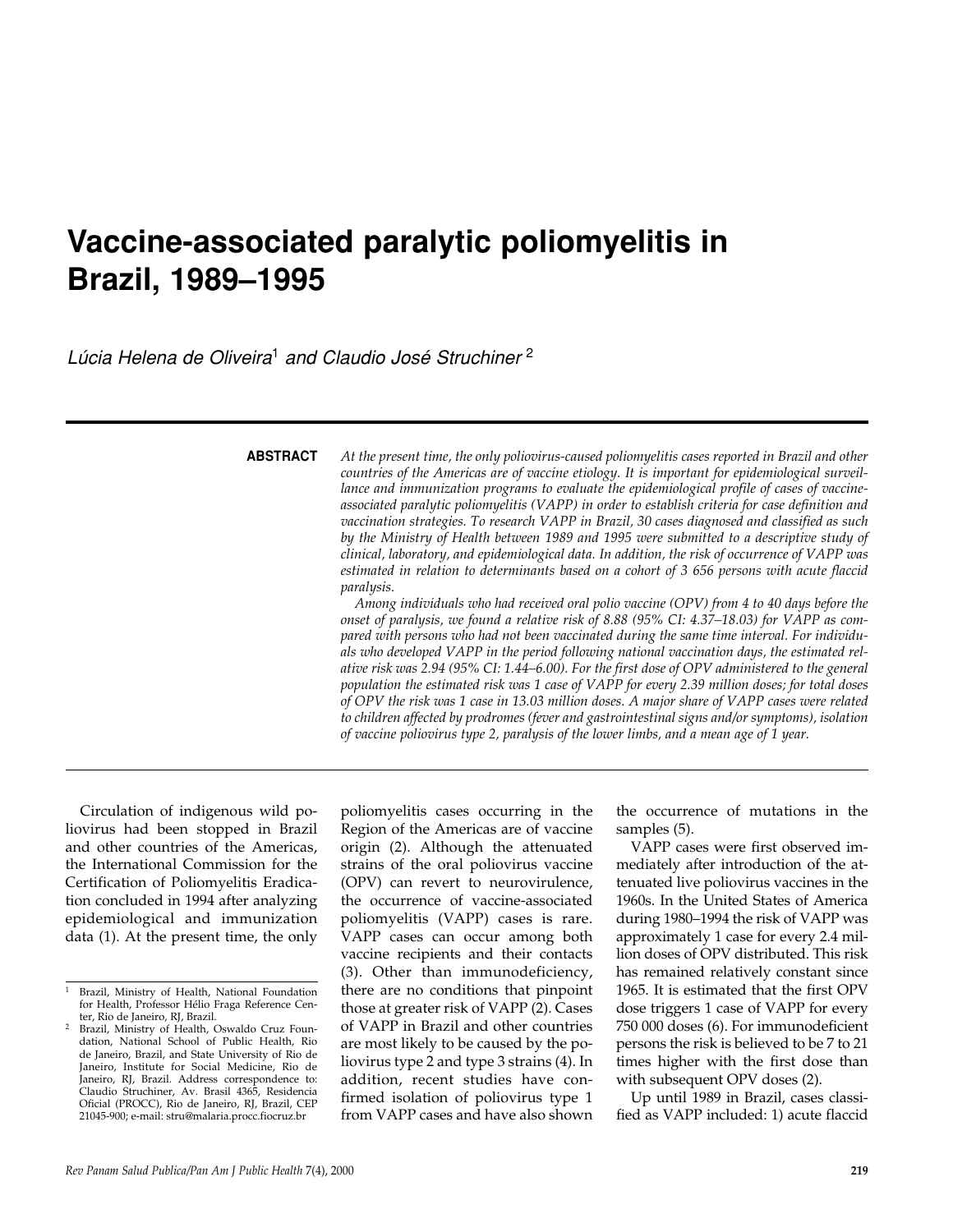paralysis with neurological sequelae compatible with poliomyelitis 60 days after the impairment of motor function had begun, 2) vaccine poliovirus isolated from samples of feces, and 3) a history of vaccination 4 to 30 days before the onset of paralysis. Beginning in 1990, the patient's vaccination record was eliminated as one of the criteria. This was done because VAPP cases can also occur in unvaccinated contacts; isolation of vaccine poliovirus should be considered in feces samples collected up to 14 days after the onset of paralysis, according to a conference presentation by Freitas et al.3

The aim of this study was to estimate the risk of VAPP in Brazil associated with the first and subsequent doses of OPV, and to assess whether or not the chances of developing the disease are greater for children exposed to a larger number of OPV doses. We carried out a descriptive analysis to characterize VAPP cases in Brazil. Beginning with a cohort of individuals with acute flaccid paralysis, we analyzed the possibility of intramuscular injections as a determinant for the occurrence of VAPP.

#### **MATERIALS AND METHODS**

In Brazil, VAPP cases are detected after the presence of acute flaccid paralysis is reported to the epidemiological surveillance system of the poliomyelitis eradication program of the Ministry of Health (Freitas conference presentation). For our research, we studied a cohort of 3 656 patients with acute flaccid paralysis of the extremities, 30 of whom had been classified as VAPP cases, reported to the Ministry of Health, and included in the Poliomyelitis Eradication Surveillance System of the Pan American Health Organization (PAHO) between 1989 and 1995. Among all of the acute

paralysis cases, only 20 occurred in persons older than 15 years of age.

A National Commission to Review Poliomyelitis Cases classified the acute flaccid paralysis cases as vaccine-associated poliomyelitis according to the following two criteria: 1) cases of acute flaccid paralysis with sequelae compatible with poliomyelitis 60 days after impairment of motor function had begun and 2) vaccine poliovirus isolated from feces collected up to 14 days after onset of the impairment (in certain cases, the Commission could extend this period). These cases were evaluated by neurologists, and in the vast majority of the cases electromyography yielded results compatible with damage to the anterior horn of the spinal cord.

We present a descriptive analysis of VAPP cases resulting from: 1) exposure to OPV between 4 and 40 days before the beginning of acute flaccid paralysis, which is to say recipients of the vaccine (7), and 2) exposure to national vaccination days, that is, persons presenting acute flaccid paralysis from 4 to 40 days after a vaccination campaign. We also analyzed the following variables: gender, fever, respiratory and gastrointestinal signs and/ or symptoms, paralyzed limbs, number of doses received before motor function impairment, type of vaccine poliovirus isolated, and previous intramuscular injections. For intramuscular injections, only cases of acute flaccid paralysis from 1992 and later were considered, as this information was not available for earlier years.

We calculated the mean, variance, and standard deviation of age of VAPP cases and of other acute flaccid paralysis cases. To check for homogeneity of variances between VAPP and non-VAAP groups, we used Bartlett's test. Once the test rejected the null hypothesis, indicating heterogeneous variances, we used the Kruskal-Wallis test to check for equality of means, comparing the VAPP cases with the remaining cases of flaccid paralysis (8, 9).

We estimated the risk of VAPP occurrence in relation to the first dose as well as to all the OPV doses received. In addition, we calculated the raw relative risk (RR) of VAPP in paralysis cases for the covariables of exposure to OPV, exposure to national vaccination days, and exposure to intramuscular injections.

We used multivariate logistic regression analysis to assess the risk of VAPP occurrence among persons with a history of OPV vaccination or of intramuscular injections. We also used multivariate analysis to calculate the risk of VAPP among subjects who had both acute flaccid paralysis 4 to 40 days after national vaccination days and a history of intramuscular injections. The logistic regression model produced estimated odd ratios as measures of association. For each of the variables in the model we calculated the regression coefficient, standard error, and confidence interval. Model comparison was performed via likelihood tests (10). Our statistical analyses used 95% confidence intervals and a 5% alpha error (9–11). We used two statistical software programs, Epi Info version 6.04b (U.S. Centers for Disease Control and Prevention, Atlanta, Georgia, United States of America) and S-PLUS version 3.3 (MathSoft, Inc., Cambridge, Massachusetts, United States).

### **RESULTS**

Among a cohort totaling 3 656 cases of acute flaccid paralysis, 2 314 of the persons (63.3%) had received at least one dose of OPV, 190 individuals (5.2%) had not been vaccinated, and no information was available for the remaining 1 152 persons (31.5%). From a total of 30 VAPP cases, 23 (76.7%) had been vaccinated, 3 (10.0%) had not been vaccinated, and for the 4 others (13.3%) that information was not known (Table 1).

Table 2 shows that among the clinical manifestations preceding paralysis, fever was the most common variable, followed by gastrointestinal signs or symptoms (vomiting, diarrhea, or constipation). Vaccine poliovirus type 2 accounted for the greatest percentage of isolates, followed by type 3. If grouped together, all the isolates that included poliovirus 2 strains would

<sup>3</sup> Freitas H, Oliveira LH, Pedreira MC, Silva SR. Análise de casos de poliomielite associados à vacina notificados ao Ministério da Saúde 89/93 [conference presentation]. III Congresso Brasileiro, II Congresso Ibero-Americano, I Congresso Latino-Americano de Epidemiologia. Salvador, Bahia, Brasil, 1994.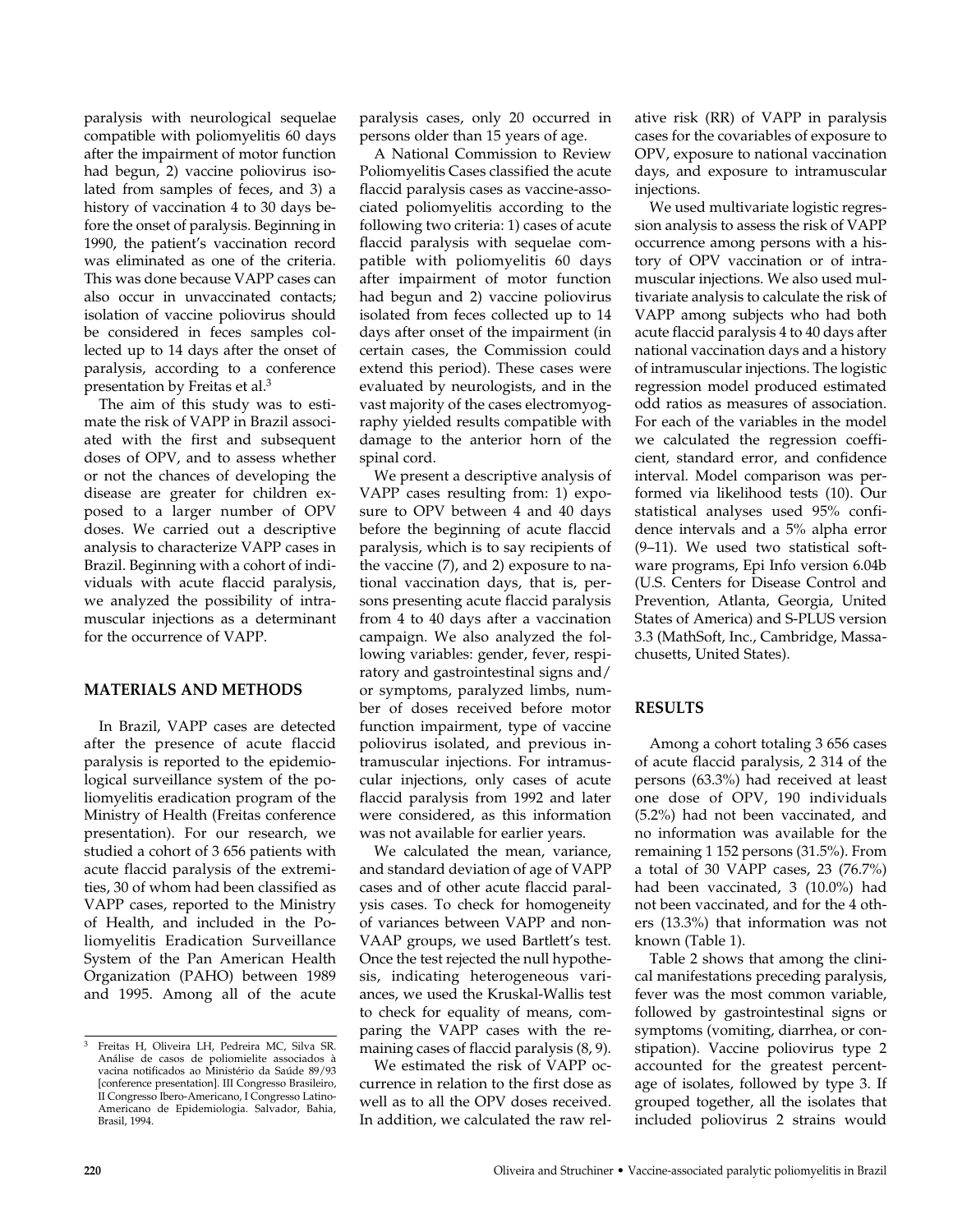**TABLE 1. Acute flaccid paralysis (AFP) cases classified as vaccineassociated paralytic poliomyelitis (VAPP) or not and the number of doses of oral poliovirus vaccine (OPV) received**

|                       | <b>VAPP</b> |        |         | Non-VAPP |  |
|-----------------------|-------------|--------|---------|----------|--|
| OPV doses             | No.         | $\%$   | No.     | $\%$     |  |
| Zero doses            | 3           | 10.00  | 187     | 5.16     |  |
| One dose              | 8           | 26.67  | 227     | 6.26     |  |
| Two doses             | 7           | 23.33  | 125     | 3.45     |  |
| Three or more doses   | 8           | 26.67  | 1939    | 53.47    |  |
| Information not known | 4           | 13.33  | 1 148   | 31.66    |  |
| Total                 | 30          | 100.00 | 3 6 2 6 | 100.00   |  |

**TABLE 2. Variables associated with the 30 cases of vaccine-associated paralytic poliomyelitis (VAPP)**

|                                             | VAPP           |                   |
|---------------------------------------------|----------------|-------------------|
| Variable                                    | No.            | %                 |
| OPVa                                        | 14             | 46.7              |
| National vaccination days <sup>b</sup>      | 14             | 46.7              |
| Male                                        | 13             | 43.3              |
| Fever                                       | 26             | 86.7              |
| Gastrointestinal signs and symptoms         | 20             | 66.7              |
| Respiratory signs and symptoms <sup>c</sup> | 3c             | 27.3 <sup>c</sup> |
| Poliovirus 1                                | 2              | 6.7               |
| Poliovirus 2                                | 11             | 36.7              |
| Poliovirus 3                                | 8              | 26.7              |
| Poliovirus 1, 3                             | 1              | 3.3               |
| Poliovirus 2, 3                             | 3              | 10.0              |
| Poliovirus 1, 2, 3                          | 5              | 16.7              |
| Lower extremity                             | 16             | 53.3              |
| Lower extremities                           | 3              | 10.0              |
| Triplegia                                   | 2              | 6.7               |
| Quadriplegia                                | 4              | 13.3              |
| Other <sup>d</sup>                          | 5              | 16.7              |
| Intramuscular injections <sup>c</sup>       | 5 <sup>c</sup> | 45.5c             |

a Individuals who received oral poliovirus vaccine 4 to 40 days before onset of paralysis.

**b** Individuals who developed paralysis 4 to 40 days after national vaccination days.

<sup>c</sup> Cases from 1992 on.

<sup>d</sup> Acute flaccid paralysis (AFP) of the extremities and/or respiratory and/or facial AFP or hemiplegia.

encompass 63.4% of all the cases. Paralysis was predominantly located in the lower extremities (in one or both limbs). Fourteen of the 30 VAPP cases were classified as exposed to the vaccine; the same number of cases occurred in the periods following national vaccination days. Only 43.3% of the cases were males.

Analysis of VAPP cases in relation to the rest of AFP cases showed different

age ranges. Bartlett's test suggested heterogeneity between age variances. Given that result, we applied the Kruskal-Wallis nonparametric test and found heterogeneity of age groupings between the VAPP cases and the other subjects with acute flaccid paralysis (Table 3).

For the VAPP cases, the median age was under 1 year; the median for the rest of the observations was 4 years.

#### **TABLE 3. Age (years) of VAPP cases and of other cases of acute flaccid paralysis (AFP)**

|                    | VAPP | Other AFP |
|--------------------|------|-----------|
| Mean               | 1.07 | 5.40      |
| Variance           | 3.14 | 19.23     |
| Standard deviation | 1.78 | 4.38      |

Bartlett's  $\chi^2$  = 26.93 (degrees of freedom = 1; *P* value < 0.01). Kruskal-Wallis  $\chi^2$  = 42.21 (degrees of freedom = 1; *P* value  $< 0.01$ ).

Seventy-five percent of the VAPP cases occurred among children under 1 year of age, and the maximum age was 8 years. When we stratified the age variable into two groups, under 1 year and 1 year and older, the risk of VAPP occurrence was found to be 15 times higher for the younger group.

Overall for the period investigated, the study found a risk of 1 VAPP case per 2.39 million first doses of OPV and 1 case per 13.03 million of the total doses administered. Table 4 presents the estimated relative risks for VAPP among recipients of OPV, subjects who developed paralysis following national vaccination days, and subjects who received intramuscular injections.

In Table 5 the risk from having been exposed to OPV is adjusted according to the history of intramuscular injections. This risk is lower than was found with the raw risk presented above.

Adjusting the model to include two variables, exposure to vaccination campaigns and exposure to intramuscular injections, shows a loss of statistical significance for the first of the variables (Table 6).

#### **DISCUSSION**

Our results confirm data published in the international literature insofar as the low risk of VAPP is concerned. In Brazil, however, risks and incidences appear to be even lower than those found in other studies. Other research points to an estimated risk of 1 case for every 750 000 first doses in the United States (6) and of around 1 case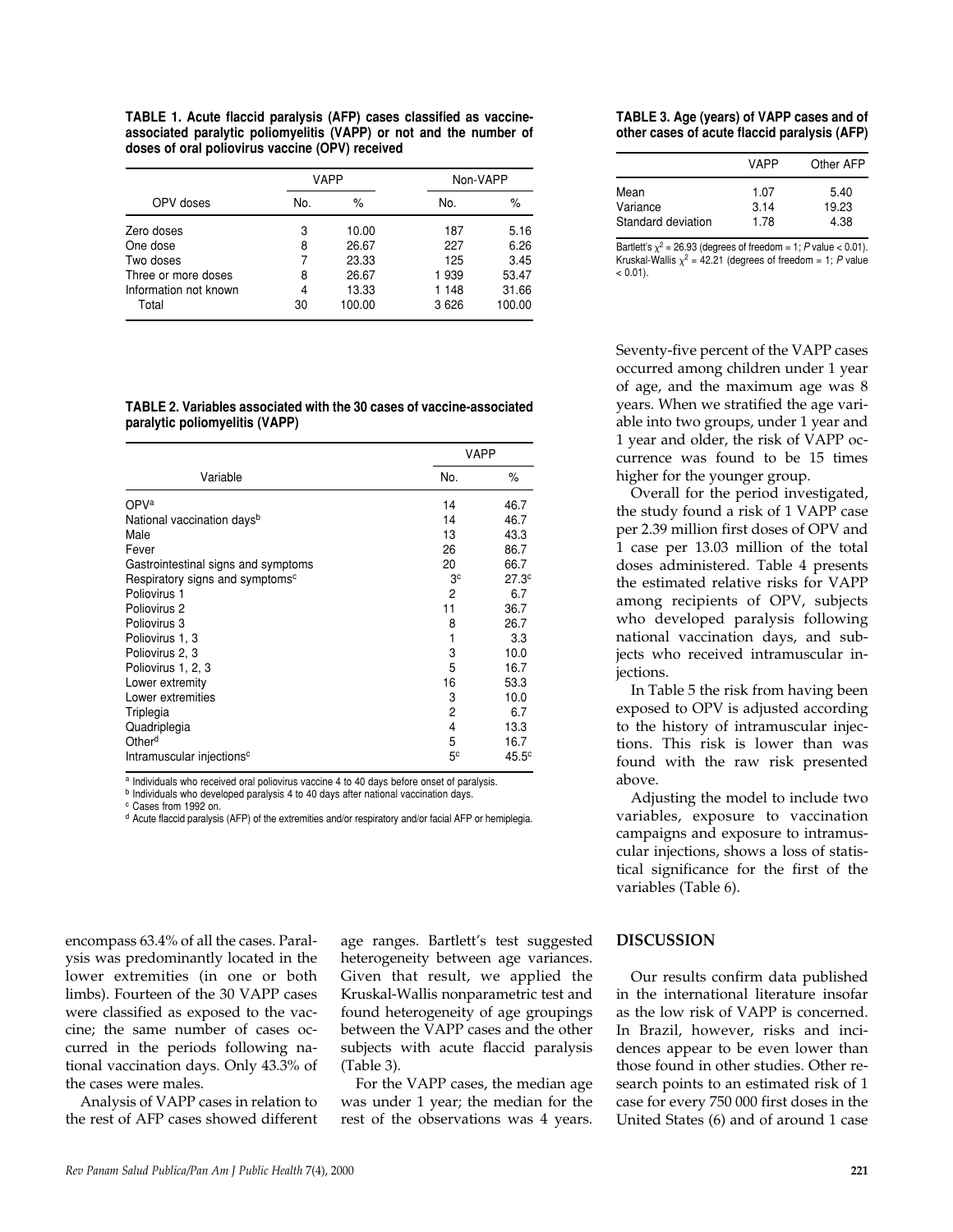**TABLE 4. Unadjusted estimated relative risk (RR) for VAPP, after exposure to the oral poliovirus vaccine, national vaccination days, and intramuscular injections**

|                                                                                                                        | <b>VAPP</b>          |                                           |                            |  |
|------------------------------------------------------------------------------------------------------------------------|----------------------|-------------------------------------------|----------------------------|--|
| Variable                                                                                                               | RR                   | 95% CI                                    | P value                    |  |
| Oral poliovirus vaccine <sup>a</sup><br>National vaccination days <sup>b</sup><br>Intramuscular injection <sup>c</sup> | 8.88<br>2.94<br>6.37 | 4.37-18.03<br>$1.44 - 6.00$<br>1.97-20.64 | < 0.01<br>< 0.01<br>< 0.01 |  |

a Individuals who received OPV 4 to 40 days before onset of paralysis.

**b** Individuals who developed paralysis 4 to 40 days after national vaccination days.

<sup>c</sup> Cases from 1992 on.

**TABLE 5. Relative risk for VAPP occurrence estimated by multivariate logistic regression (odds ratio), with exposure to oral poliovirus vaccine adjusted for history of intramuscular injections**

| Variable                | Odds ratio | $95%$ CL       | Coefficient | Standard error | P value |
|-------------------------|------------|----------------|-------------|----------------|---------|
| Oral poliovirus vaccine | 6.58       | 1.94-22.29     | 1.88        | 0.62           | < 0.01  |
| Intramuscular injection | 5.15       | $1.52 - 17.43$ | 1.63        | 0.62           | < 0.01  |

**TABLE 6. Relative risk for VAPP occurrence estimated by multivariate logistic regression (odds ratio), with model adjusted for exposure to national vaccination days and intramuscular injection**

| Variable                  | Odds ratio | $95%$ CL      | Coefficient | Standard error | P value |
|---------------------------|------------|---------------|-------------|----------------|---------|
| National vaccination days | 2.03       | $0.59 - 7.00$ | 0.71        | 0.63           | 0.26    |
| Intramuscular injection   | 6.46       | 1.95-21.35    | 1.86        | 0.61           | < 0.01  |

for every 2.5 million total OPV doses distributed (12–14). In our study, the findings were 1 case for every 2.39 million first doses and 1 case for every 13.03 million total doses administered. Even when our data are compared with a study carried out in Latin America that included information on Brazil (15), the risks of developing VAPP with the first dose and with the total doses of OPV are much lower.

The Brazilian VAPP cases came from a cohort of acute flaccid paralysis patients. These patients were followed up by the poliomyelitis eradication program of the Ministry of Health. The guidelines for the program allowed inclusion of any and all patients with acute flaccid paralysis, whatever the assumed diagnosis. From this it can be inferred that the entire population with acute flaccid paralysis was analyzed during the period under study, thus ensuring the validity of our findings.

To be able to understand the risk differences, a few plausible hypotheses should be examined. On the one hand, one can suppose that the risk of VAPP was underestimated due to overestimation of the doses administered, since there are situations in which the records of the National Program for Immunization for doses administered during vaccination campaigns overlap with ordinary records. On the other hand, acute paralysis cases could have been undercounted in light of the limited criteria used at the time in Brazil, where isolation of vaccine poliovirus was required within 15 days of the onset of motor impairment.

Another factor to keep in mind is that national vaccination campaigns have been implemented in Brazil since 1980, with wide dissemination of vaccine poliovirus among the population. It is to be assumed that, at the time cases were being analyzed, older individuals would already have had several opportunities to be in contact with vaccine poliovirus and probably to be immunized. In third world countries with hot climates, frequent vaccination campaigns could be undermining the reduction of poliovirus seroconversion, in a manner similar to the interference posed by diarrheal diseases as described in various studies (3, 16–21).

With respect to isolation of vaccine poliovirus, our results agreed with the published literature in finding that poliovirus types 2 and 3 were the most common strains in cases associated with the vaccine. Type 1 is considered to be more stable during the attenuation/virulence process (4, 12, 22).

Our analysis showed a significant association between VAPP occurrence and previous exposure to the vaccine. In other words, individuals exposed to the vaccine had a significantly higher risk of VAPP than did those not vaccinated 4 to 40 days before the onset of motor impairment. In the literature reviewed, VAPP risk estimates are limited by the fact that most studies present data on exposure or nonexposure to the vaccine as percentages. Even given that limitation, those other results are still consistent with the results we found in Brazil. Some studies indicate that the majority of VAPP cases occur among vaccine recipients, rather than their contacts (6, 13, 23–25). Other researchers, however, have found the opposite, with the majority of cases occurring among contacts of vaccine recipients (12, 25, 26).

We also found an association in Brazil between VAPP cases and children who had acute flaccid paralysis following national vaccination days. It should be noted that all the children vaccinated (whether they had a vaccination card or not) were classified as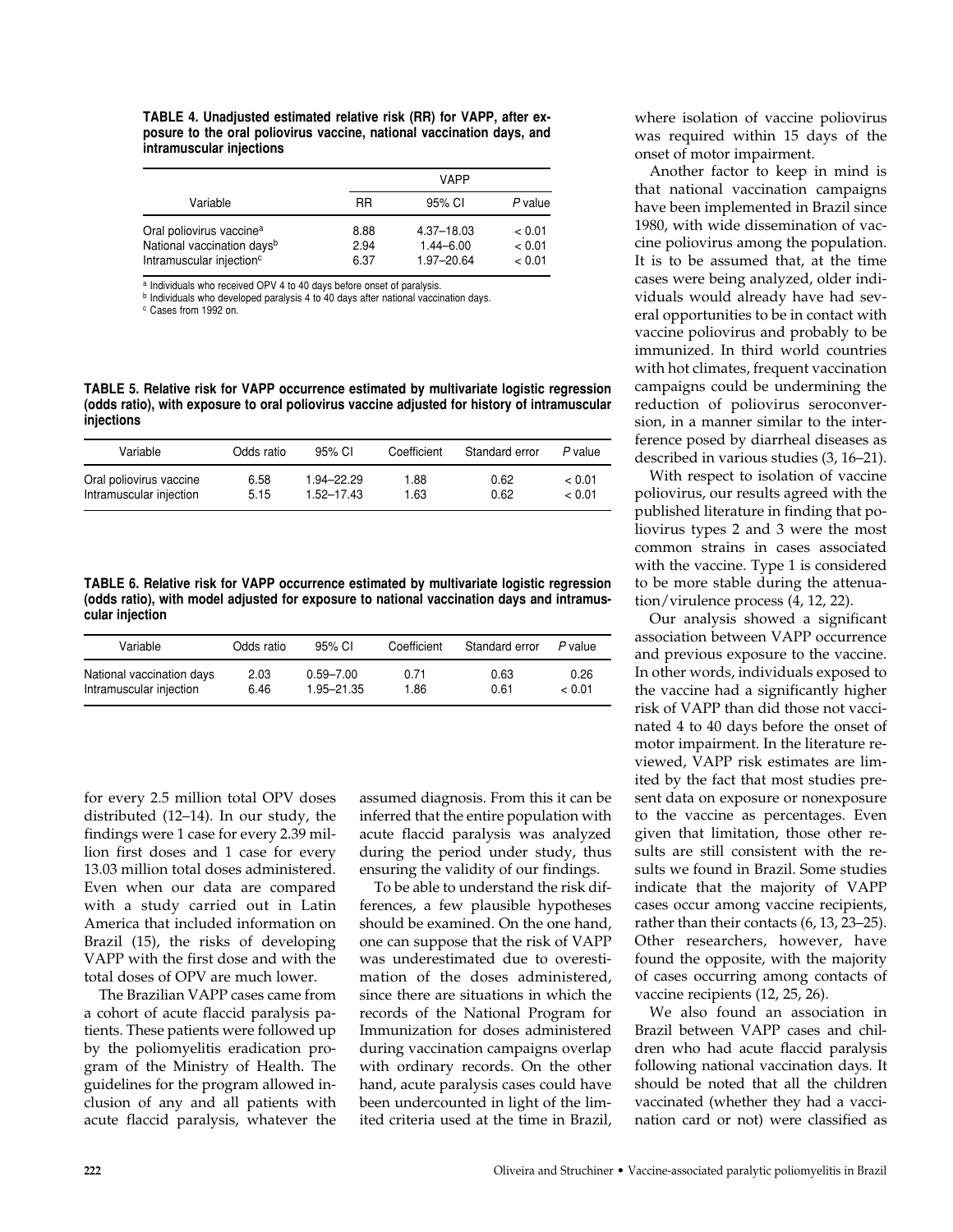"exposed to national vaccination days," and so were their contacts, since this association is characterized by the time period of possible transmission and not by the history of vaccines received.

As for age of VAPP occurrence in Brazil, cases were concentrated among younger persons. Seventy-five percent of the cases occurred among children under 1 year of age, and the mean age was 1 year. These findings agree with the literature pointing to a majority of cases in the youngest age groups (12, 25, 27). At the same time, we observed a lower percentage of cases among male children in comparison to studies from other countries where this variable was assessed (12, 23, 27).

A large percentage of the Brazilian VAPP cases presented prodromal fever and gastrointestinal signs and/or symptoms. Since this variable was not analyzed in the other literature we reviewed, we could not compare our results with those of other researchers. Nevertheless, one study indicates that a "minor illness" characterized by fever, vomiting, and diarrhea is one of the clinical manifestations of poliomyelitis (28). By itself, this description allows our findings to be considered relevant in cases of paralytic poliomyelitis.

We found that over 60% of the VAPP cases had paralysis of one or both lower extremities. Our finding agrees with a study by Strebel et al. (29) that showed a greater risk of VAPP when motor impairment was localized in one or both lower extremities.

We found that a history of intramuscular (IM) injections was an important risk factor for VAPP. Our finding is consistent with some previous studies based on the assumption of a phenomenon called "provoked poliomyelitis" (30). A case-control study done in Ro-

mania showed this association to be very strong, and the authors concluded that the high rates of VAPP found in that country could be explained by the large number of antibiotic injections given to children with febrile diseases (29). However, an ecological study carried out in the United States found that intramuscular antibiotic or vaccine injections did not seem to contribute to the VAPP risk in recipients of the oral vaccine (31). It is essential to point out some aspects of the VAPP-IM association in Brazil that point to the need to view those results with some caution. It was not possible to determine the exact dates on which the Brazilian children were given intramuscular injections; whether the injected substance was an antibiotic, a vaccine, or something else; or the number of injections administered close to the onset of flaccid paralysis. That lack of information seriously limits the interpretation of our findings in that area.

Another important aspect to consider is the administration of multiple vaccinations on Brazilian national vaccination days. The question is, would there be an increased risk of VAPP on vaccination days when oral vaccines are given at the same time as injected vaccines? Our results do not suggest that the administration of intramuscular injections along with exposure to national vaccination campaigns increases the risk for VAPP. In our construction of a logistic regression model including those two variables, exposure to national vaccination days loses its statistical significance. When we adjusted our model for the effects of exposure to OPV (vaccine recipients) and a history of intramuscular injections, the risk value for both variables

diminished in relation to the raw relative risk, thus confirming our previous analysis. Taking into account the aforementioned limitations to this analysis, it would be interesting to carry out future studies in which this hypothesis could be tested, for instance, in a controlled study of a cohort of children receiving OPV, with specific information on dates and substances administered via intramuscular injections.

Most of our findings confirm study results published in other literature, even after consideration of aspects that limit comparison. Therefore, based on the results of our descriptive analysis and some possible determinants of VAPP occurrence, we suggest that special attention to the possibility of a VAPP diagnosis be given to young children presenting with acute flaccid paralysis, recent vaccination with OPV, prodromal symptoms, motor impairment of the lower extremities, isolation of poliovirus 2 or 3 strains, or a history of intramuscular injections, as well as the occurrence of acute flaccid paralysis in the periods following vaccination campaigns.

**Acknowledgments.** The authors extend special thanks to Dr. Luiz Antônio Bastos de Camacho (Oswaldo Cruz Foundation, Ministry of Health, Brazil) and Dr. João Baptista Risi Junior (Pan American Health Organization, PWR/ Brazil). We also acknowledge with gratitude the support provided for the study by the National Epidemiology Center of the National Health Foundation of the Ministry of Health of Brazil. Claudio J. Struchiner was partially funded by CNPq, PRONEX/FINEP, and FAPERJ.

#### **REFERENCES**

- 1. Pan American Health Organization. Third Meeting of the International Commission for the Certification of Poliomyelitis Eradication. Washington, D.C.: PAHO, Expanded Program on Immunization; 1994.
- 2. Advisory Committee on Immunization Practices. Poliomyelitis prevention in the United States: introduction of a sequential vaccina-

tion schedule of inactivated poliovirus vaccine followed by oral poliovirus vaccine. Recommendations of the Advisory Committee on Immunization Practices. Morb Mortal Wkly Rep 1997;46(RR-3):1–25.

- 3. Melnick JL. Advantages and disadvantages of killed and live poliomyelitis vaccines. Bull World Health Organ 1978;56(1):21–38.
- 4. Friedrich F, Filippis AMB, Ferreira FC, Schatzmayr HG, Da Silva EE. Genomic characterization of type 1 Sabin-related polioviruses isolated in Brazil. Acta Virol 1995; 39(1):23–29.
- 5. Furione M, Guillot S, Otelea D, Balanant J, Candrea A, Crainic R. Polioviruses with natural recombinant genomes isolated from